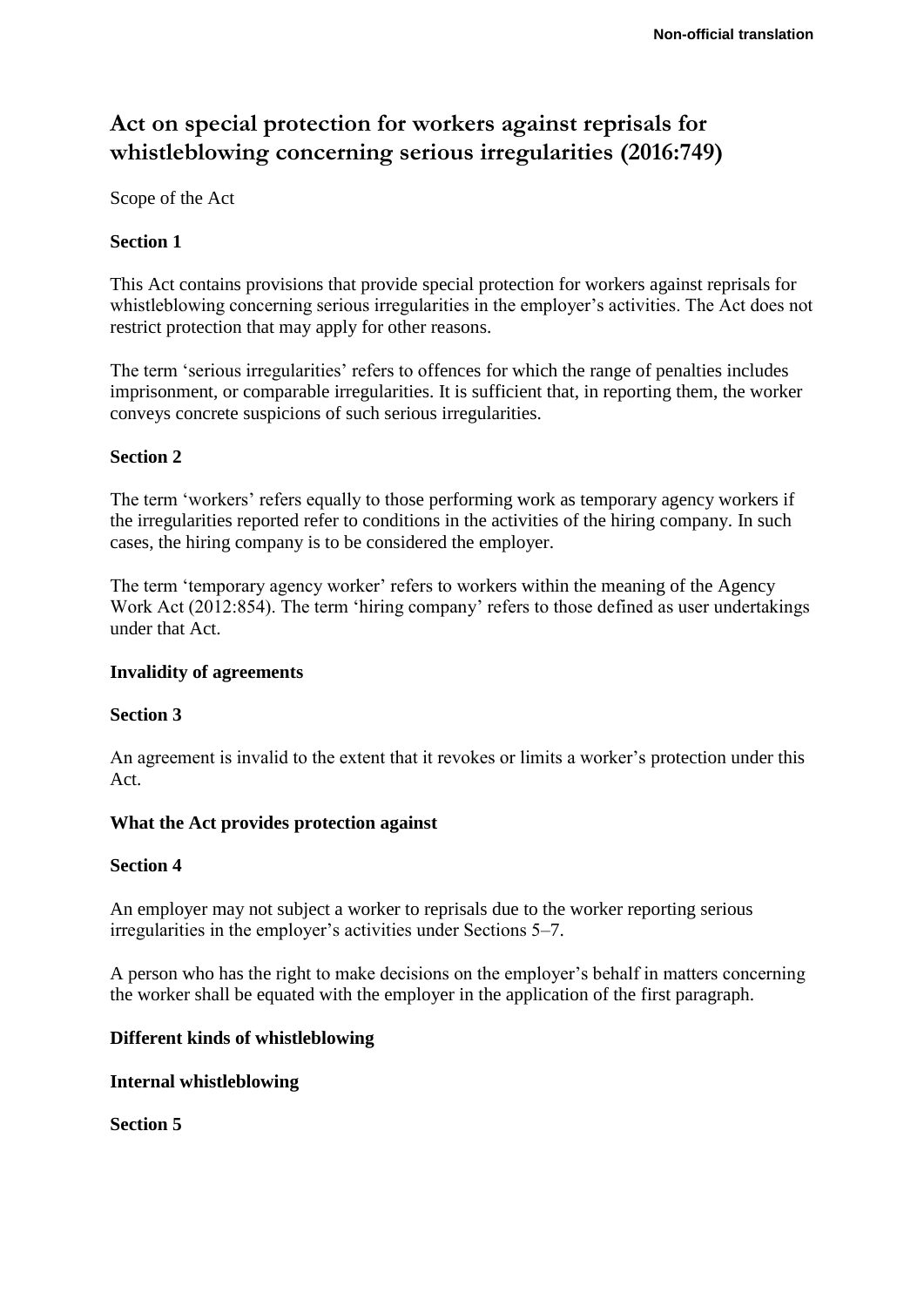A worker is protected under Section 4 if they report irregularities to the employer or a representative of the employer, or make use of the internal procedures for reporting irregularities provided by the employer.

### **Whistleblowing to an employee organisation**

## **Section 6**

A worker is protected under Section 4 if they report irregularities by contacting their employee organisation.

# **External whistleblowing**

#### **Section 7**

A worker who reports irregularities by disclosing information or providing information for disclosure, or by contacting a public authority, is protected under Section 4 if: 1. the worker

a) first reported the irregularity internally in accordance with Section 5 and the employer did not take appropriate action in response to the report and, to a reasonable extent, inform the worker of the scope of any measures taken; or

b) for some other reason had justifiable cause to report the irregularity externally; and

2. the worker had grounds for the claim of serious irregularities that they reported.

#### **Exemptions from protection in the event of an offence**

#### **Section 8**

A worker who by reporting irregularities becomes guilty of an offence is not protected under this Act.

#### **Damages**

#### **Section 9**

An employer that breaches Section 4 must pay damages for the loss incurred and for the violation the reprisal entails.

If legal action is taken on the basis of notice of termination or summary dismissal, or any other procedure covered by the Employment Protection Act (1982:80), compensation for losses in respect of the period following the cessation of employment may not, under any circumstances, exceed the amount specified in Section 39 of that Act.

Where reasonable, damages may be reduced, in whole or in part.

# **Burden of proof**